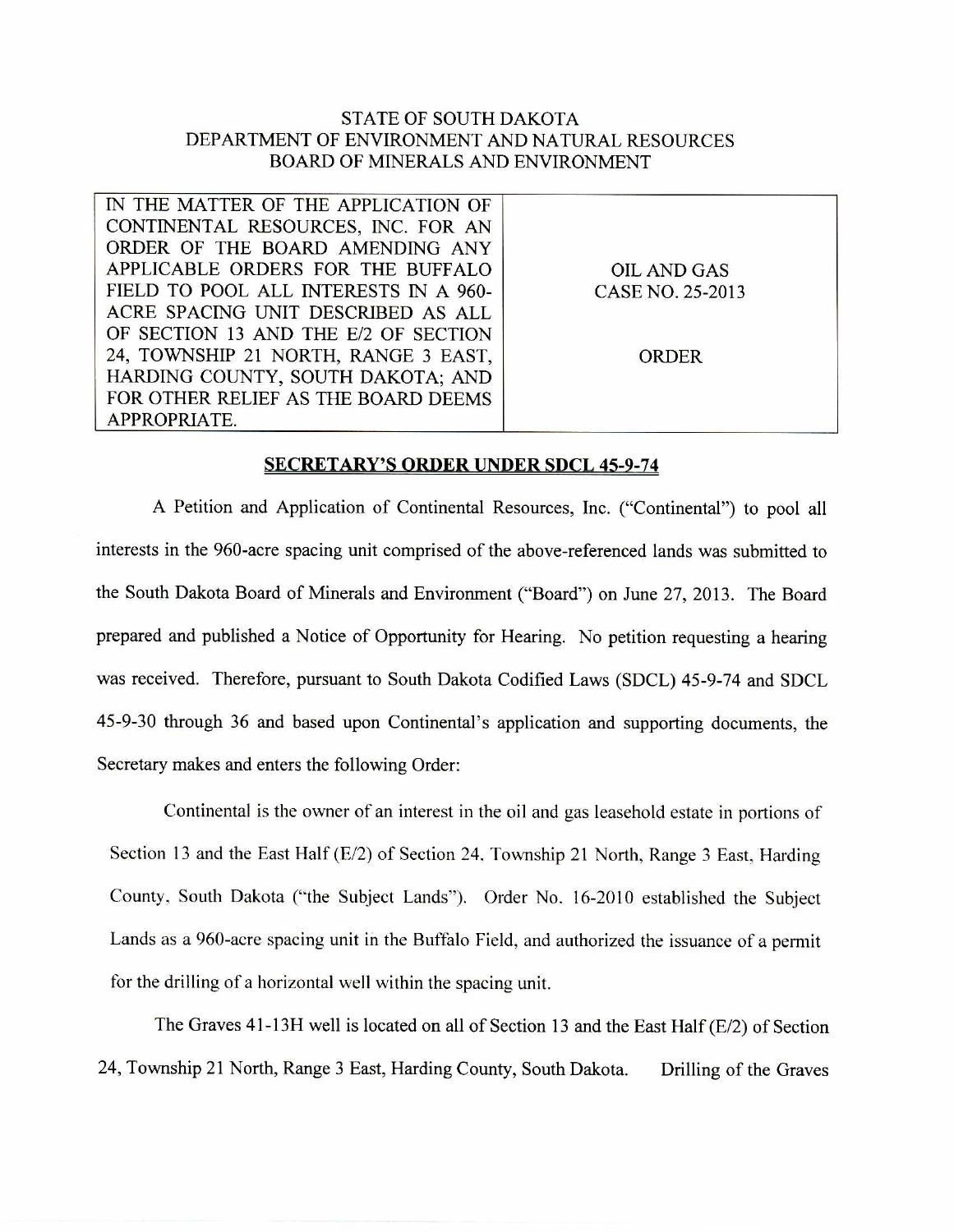41-13H well commenced on October 3, 2011, and the well was completed on November 30, 2011. Continental has produced the Graves 41-13H well since January 3, 2012, and continues to produce the Graves 41-13H well.

There are both separately owned tracts and separately owned interests in the spacing unit comprised of the Subject Lands. Voluntary pooling of the Subject Lands has not been accomplished.

Under the current case, Continental has requested that the Board pool all interests in the aforementioned spacing unit, and that Continental be designated as operator of the Graves 41- 1311 well, the authorized horizontal well within said spacing unit.

In Continental's opinion, pooling the Subject Lands will increase the ultimate recovery of the pool. prevent waste, prevent the drilling of unnecessary wells and protect correlative rights.

## **IT IS THEREFORE ORDERED**

A. Pooling of all interests in the 960-acre spacing unit comprised of all of Section 13 and the East Half (E/2) of Section 24, Township 21 North, Range 3 East, Harding County, South Dakota, is hereby granted for the Buffalo Field. Continental is hereby designated the operator of the Graves 41-13H well.

B. All expenses incurred in drilling, equipping and operating the Graves 41-13H well on the spacing unit, plus a reasonable charge for supervision and interest, and all production from the well, shall be allocated to the various tracts within the spacing unit on the basis of the ratio of the number of acres contained in each separately owned tract to the number of acres in the spacing unit.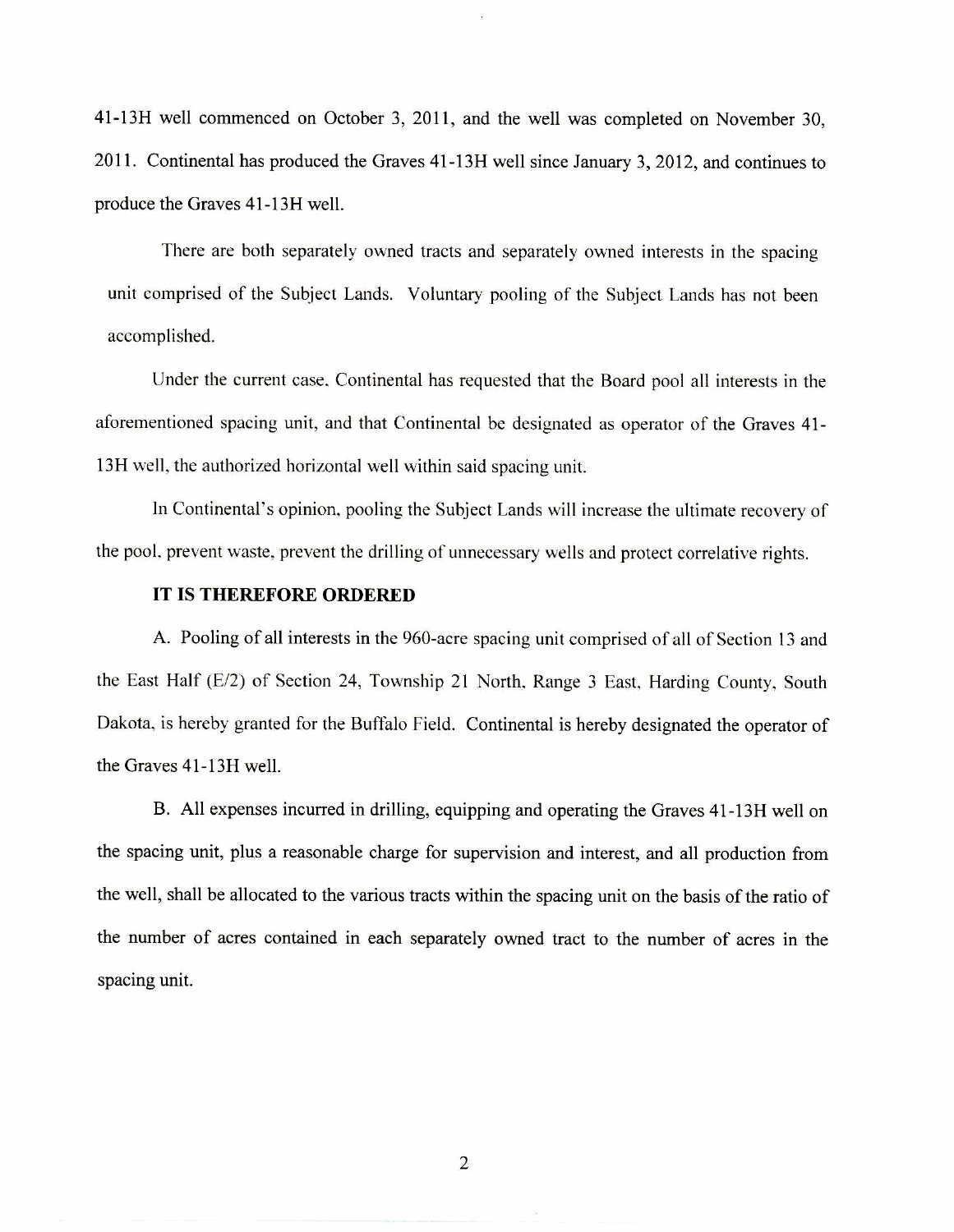C. Operations incident to the drilling of a well on any portion of the spacing unit shall be deemed for all purposes the conduct of such operation upon each separately owned tract in the spacing unit, and production allocated to each tract shall, when produced, be deemed for all purposes to have been produced from each tract by a well drilled thereon.

D. Owners of mineral interests in the spacing unit who participated in the costs of drilling, equipping, and operating the Graves 41-13H well or continue to pay future operating costs for the Graves 41-13H well for the benefit of nonparticipating owners of mineral interests in the spacing unit are entitled to the share of production from the spacing unit accruing to the interest of the nonparticipating owners, exclusive of a royalty not to exceed one-eighth of the production, until the market value of the nonparticipating owners' share of the production exclusive of the royalty, equals the sums payable by or charged to the interest of the nonparticipating owners.

E. Sharing of production from the Graves 41-13H well shall be from the effective date of the pooling except that, in calculating costs, credit shall be given for the value of the owner's share of any prior production from the well.

F. Nothing contained herein shall prohibit Continental, its successors and assigns, from making further application to the Board for a risk penalty to be imposed against any nonparticipating owners as provided for by SDCL Ch. 45-9 and Administrative Rules of South Dakota Ch. 74:12:10 (2013).

G. In the event of a dispute as to the costs of drilling, equipping, or operating the well, the South Dakota Board of Minerals and Environment shall determine the costs in accordance with SDCL 45-9-35.

3